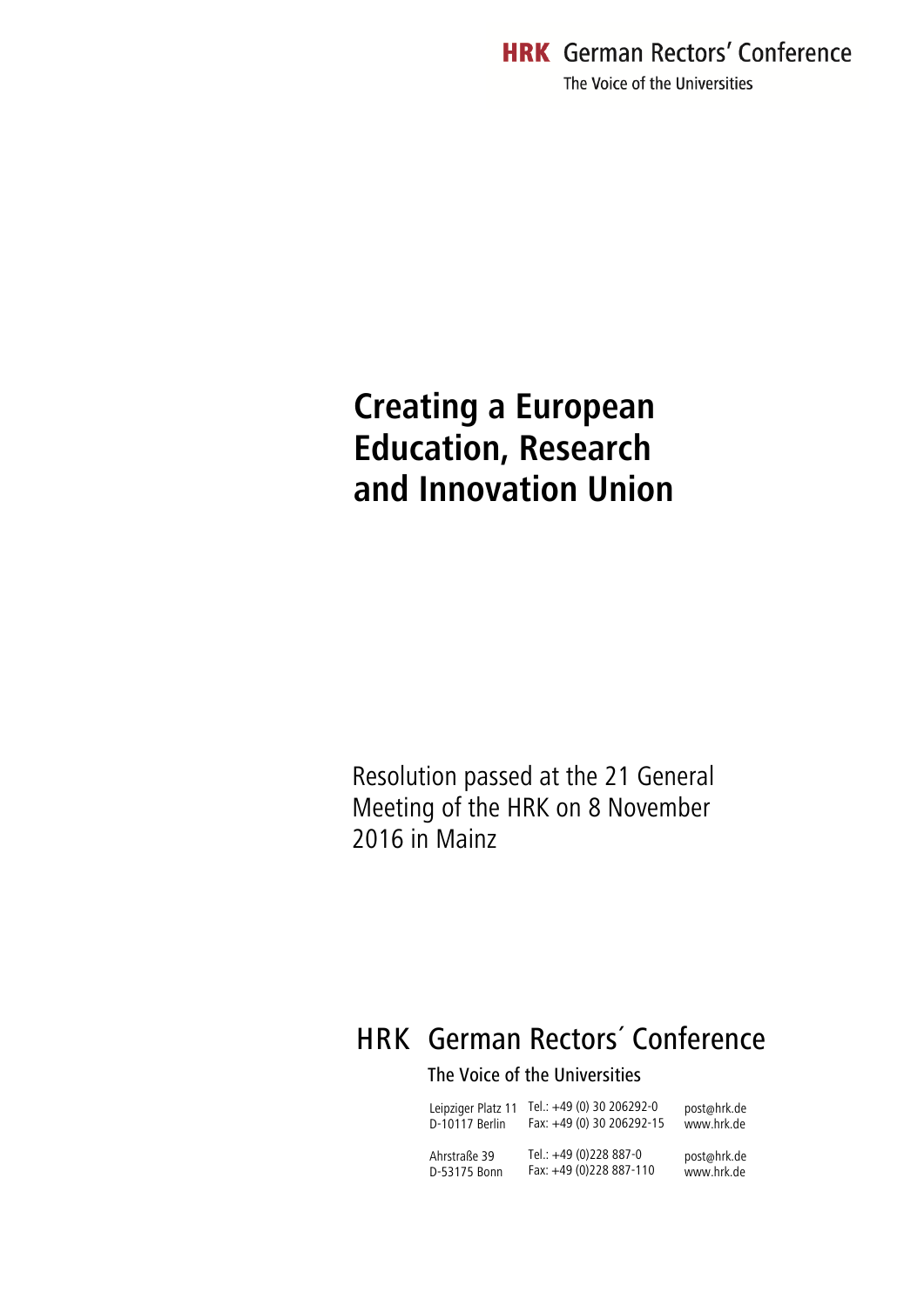**Resolution by the German Rectors' Conference (HRK) on the development of EU research and innovation funding on the occasion of the interim evaluation of Horizon 2020 and other EU funding programmes**

#### Content

| $\mathbf{L}$ | Introduction and summary                                                              |    |
|--------------|---------------------------------------------------------------------------------------|----|
| H.           | Strengthening European added value and<br>European cooperation                        | 3  |
|              | III. Correctly assessing quality and effectively implementing<br>good ideas           | 4  |
|              | IV. Expanding the structure and strategic orientation of<br>European research funding | 5. |
| V.           | Conclusions: Towards a European education, research<br>and innovation community       | 8  |

#### <span id="page-1-0"></span>**I. Introduction and summary**

At present, the future of the European Union is being debated in a fundamental way in view of the refugee crisis as well as long-term sustained immigration pressure and the ongoing economic and structural crisis in parts of the EU. In this situation, simplistic solutions proposed in response to complex global and European developments seem to be gaining ground, strengthening centrifugal political forces in the EU. In the process, it is becoming clear that though the EU may have its origins in an economic union, economic measures alone – even when successful – cannot guarantee the cohesion of the European Union. Furthermore, as was recently demonstrated by the referendum on 23 June 2016 in Great Britain, the Union's geopolitical borders are not set in stone.

In this context, the European universities see themselves more clearly than ever as a stronghold of the European idea and of a global mindset. Their mobile students and researchers are a vivid example of European unification. Through their knowledge-driven, applied and innovation-oriented research- and study programmes and research based on them – universities embody the knowledge triangle: education, research and innovation. They simultaneously transmit and further develop European cultural values and critical thinking. This makes them a crucial pillar of a dynamically developing European civil and knowledge society.

Therefore, with this statement the German Rectors' Conference (HRK) does not wish to restrict itself solely to proposals for improvements in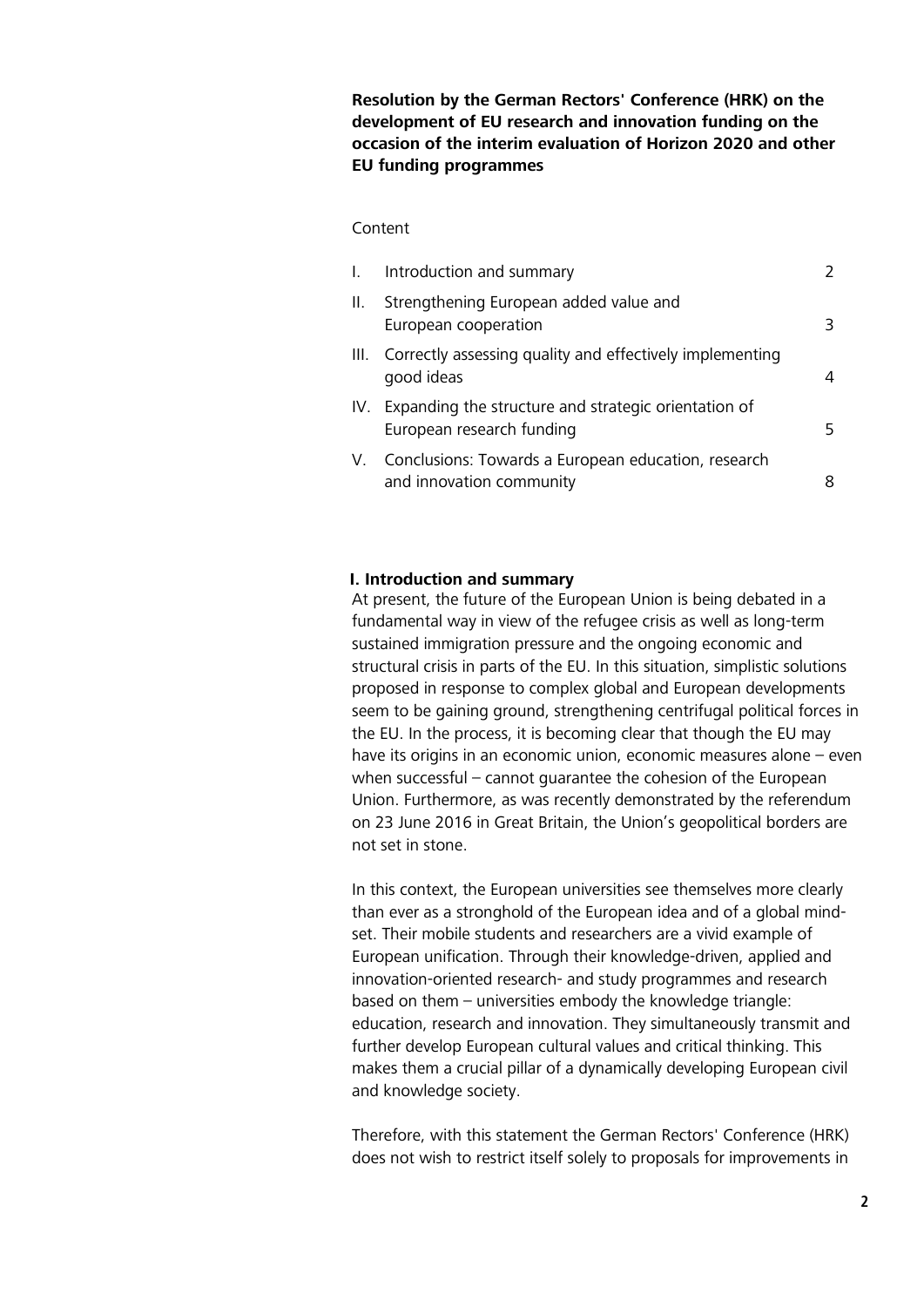the existing Framework Programme for Research and Innovation. $<sup>1</sup>$ </sup> Rather, in light of the nascent conceptualization of the 9th Framework Programme (2020 to 2027) currently underway, it is necessary to take account of the current situation while also contributing to an open discussion regarding an appropriate response to it. The HRK is of the conviction that the EU's aim should be to promote an educated as well as culturally diverse and economically creative Europe producing technological and social innovations that foster global development. In order to achieve this goal, a realignment of the Framework Programme for Research and Innovation is required that redefines European added value and strengthens European collaboration. Even more critical is an integrated overarching EU political approach aimed at strengthening and supporting European universities – one that recognizes their integrating role in the knowledge triangle of research, education and innovation as well as their contributions to cultural dialogue and European cohesion.

## <span id="page-2-0"></span>**II. Strengthening European added value and European cooperation**

In 2000, the Lisbon Strategy assigned all EU States the task of increasing national and regional spending on research and innovation to 3 per cent of GDP. Only strong national foundations shaped and backed by responsible EU Member states can produce the prerequisites required to prevail in European and global competition. In addition, the European Framework Programme for Research and Innovation offers a series of instruments that provide indisputable added value to European member states and citizens. They create European networks that cannot be replaced by national or multilateral activities. From the perspective of German universities, it is precisely these instruments that need to be reinforced in the future.

For example, the **instrument of European collaborative research** – in the form of small and medium-sized projects on all levels of the innovation cycle and at all technology readiness levels – contributes to the ability of European researchers from universities, other research institutions, business and industry to cooperate rapidly and flexibly across Europe on a level playing field. The shortening of time to grant and the simplification of administrative processes achieved by the EU Commission in Horizon 2020 make this instrument particularly attractive to both industry and research. It should receive a significantly larger share of the funding in the future.

In recent years, the **European Research Council (ERC)** has become a European "brand name" for excellence in basic and pioneering research. ERC grants are the European yardstick for global scientific excellence and tangibly promote regional competition in Europe – thereby

-

<sup>&</sup>lt;sup>1</sup> See the statement issued by the Alliance of Science Organisations in Germany "On the Interim Evaluation of Horizon 2020", 13 July 2016, on which the HRK collaborated: [http://www.leopoldina.org/en/publications/detailview/publication/zur-zwischenevaluierung](http://www.leopoldina.org/en/publications/detailview/publication/zur-zwischenevaluierung-von-horizon-2020-2016/)[von-horizon-2020-2016/](http://www.leopoldina.org/en/publications/detailview/publication/zur-zwischenevaluierung-von-horizon-2020-2016/)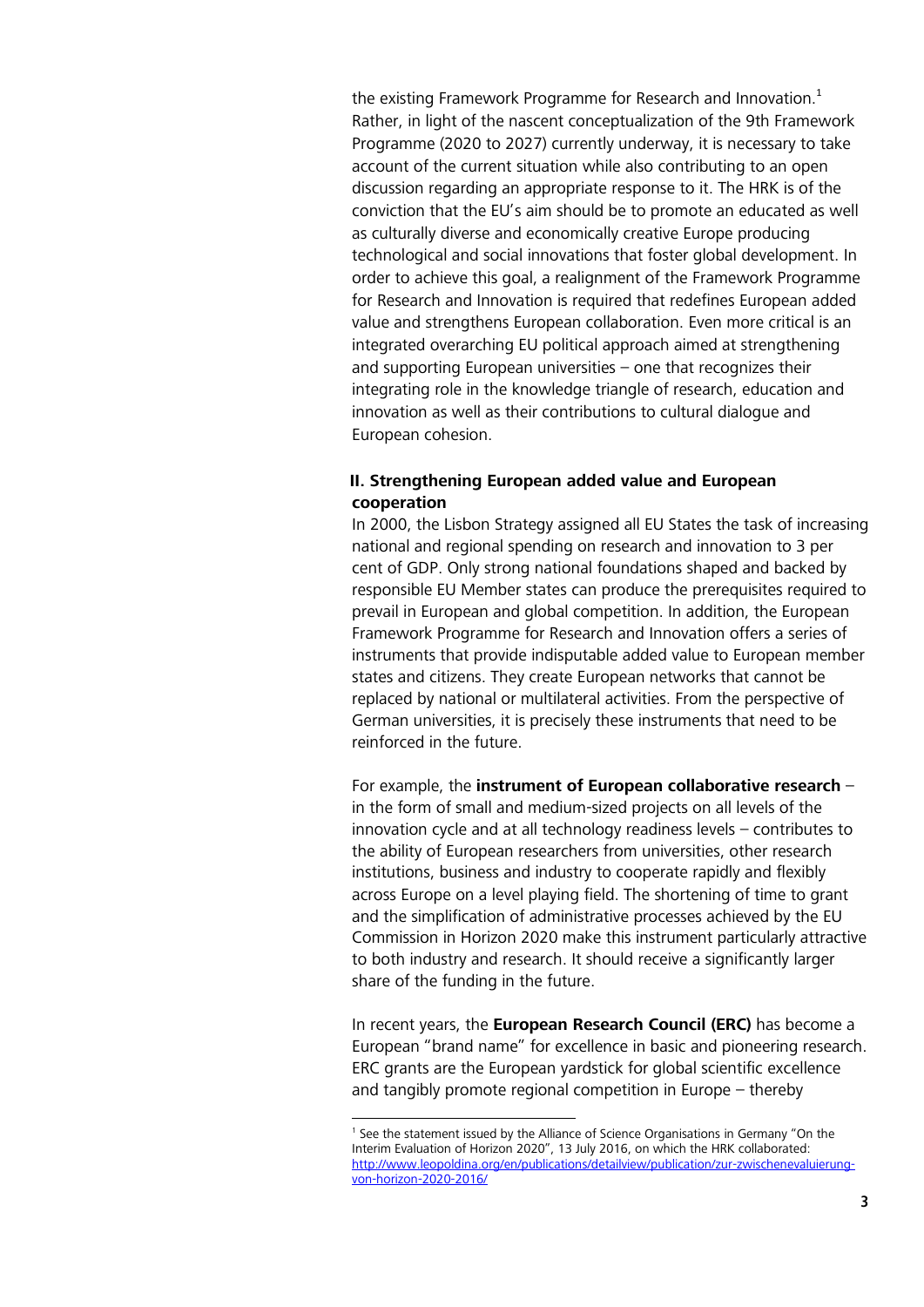strengthening Europe's competitiveness as a whole. This makes the ERC irreplaceable and justifies the demand to preserve its future funding at the very least at current levels.

The **Marie Sklodowska Curie Actions (MSCA)** is the action funding mobility and exchange of early career researchers in the EU. German universities particularly appreciate the International Training Networks (ITN) for doctoral candidates and postdocs, due to their successful integration of scientific excellence with European networking of early career researchers. Together with **Erasmus+** – the counterpart to Horizon 2020 MSCA in the field of study and professional training mobility – MSC Actions should receive increased funding, as they generate direct European added value for all member states.

Member states are called upon to increase expenditure on universities. The European Cohesion Policy **structural funds** should also be used to this end. It would be conceivable to add lump-sums and easily manageable funding to already approved collaborative research projects that include excellent early career researchers from member states with less developed research and innovation systems.

#### **We call for:**

1) In the future, European added value should again be the core of the Framework Programme for Research and Innovation. EU funding should concentrate on goals that are not achievable on a national level, and which create supplementary incentives for member states to increase their national investments in research and innovation. European funds need to be continually and consistently increased for this purpose.

2) As a rapid and flexible instrument for science-business-cooperation, European collaborative research in small and medium-sized projects should be strengthened.

### <span id="page-3-0"></span>**III. Correctly assessing quality and effectively implementing good ideas**

The success and exemplary reputation of the European Framework Programme for Research and Innovation are based on its emphasis on the principle of excellence adopted by the EU Commission as its key criterion for funding approval in Horizon 2020.

German universities are among the best in the world at attracting thirdparty funding from business. They work closely with industry and actively exchange with and transfer knowledge to society.<sup>2</sup> They are staffed by excellent researchers in theoretically-driven as well as applied research. HRK is of the opinion that any economic and social **impact** (understood as the direct usability and practicability of research results) is the outcome of scientific and technological excellence. Impact, therefore, should not be treated as an additional criterion alongside

 2 [https://www.timeshighereducation.com/world-university-rankings/funding-for-innovation](https://www.timeshighereducation.com/world-university-rankings/funding-for-innovation-ranking-2016)[ranking-2016:](https://www.timeshighereducation.com/world-university-rankings/funding-for-innovation-ranking-2016) Table: Average industry income per academic by country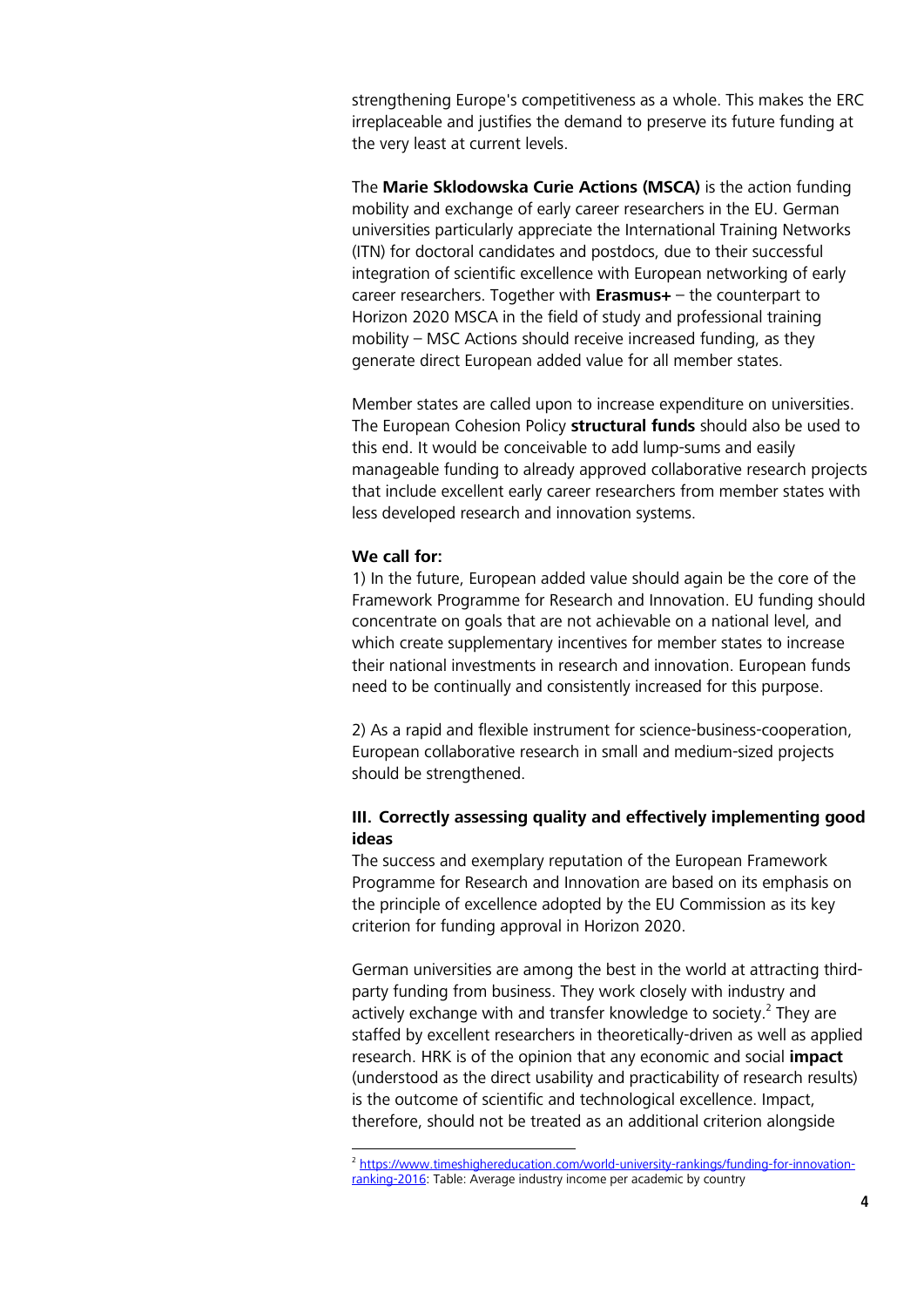scientific excellence for funding approval. Academics are certainly not unaccustomed to giving consideration to economic and social impact when applying for funding; they should be encouraged to present these aspects of their research seriously and rigorously. However, it does not make sense to specify economic impact  $-$  e.g. forecasts of economic impact in the form of business plans – as an additional funding selection criterion alongside excellence. Such impacts cannot be credibly reviewed at the application stage. Moreover, attempting to do so is fundamentally contrary to inquiry without foregone conclusions – the very essence of cutting edge research.

In other words, the idea of a constant linear developmental process or a foreseeable innovation pipeline does not reflect the reality of research and innovation. Major technological breakthroughs and the majority of disruptive innovations do not appear in research project impact forecasts – precisely because breakthroughs and possible applications cannot be anticipated in advance. The generation of new knowledge with respect to science, innovation and societal development is, by definition, at best foreseeable to a limited extent. Also for that reason, as a "public good," research is a public responsibility and is therefore rightfully publically funded. Therefore, public research funding cannot and should not be replaced by credit-based financial support, which requires projectable results and profits to repay credit with interest. For these reasons, German universities repudiate EU moves to substitute public funding with credit easing measures.

In short: The excellence principle – and with it quality – must remain the core of research funding proposal evaluation. Additional funds for a proof of concept or other forms of implementation could be made available as a follow-up to successful research projects that also open up new application avenues.

#### **We call for:**

3) The consistent application of the principle of scientific excellence as the decisive selection criterion for funding in Horizon 2020 and in future European Framework Programmes for Research and Innovation should be retained and strengthened.

4) German universities repudiate any moves toward replacing public research funding with credits or credit easing measures.

5) Horizon 2020 should use additional funding to enable researchers to validate their research results and e.g. to develop prototypes.

#### <span id="page-4-0"></span>**IV.Expanding the structure and strategic orientation of European research funding**

Structurally speaking, funding available under Horizon 2020 is formally divided into funds for theoretically- and basic research oriented research organisations (Pillar 1) and for business, the latter broken down into large companies and SMEs (Pillar 2). In addition, politically-driven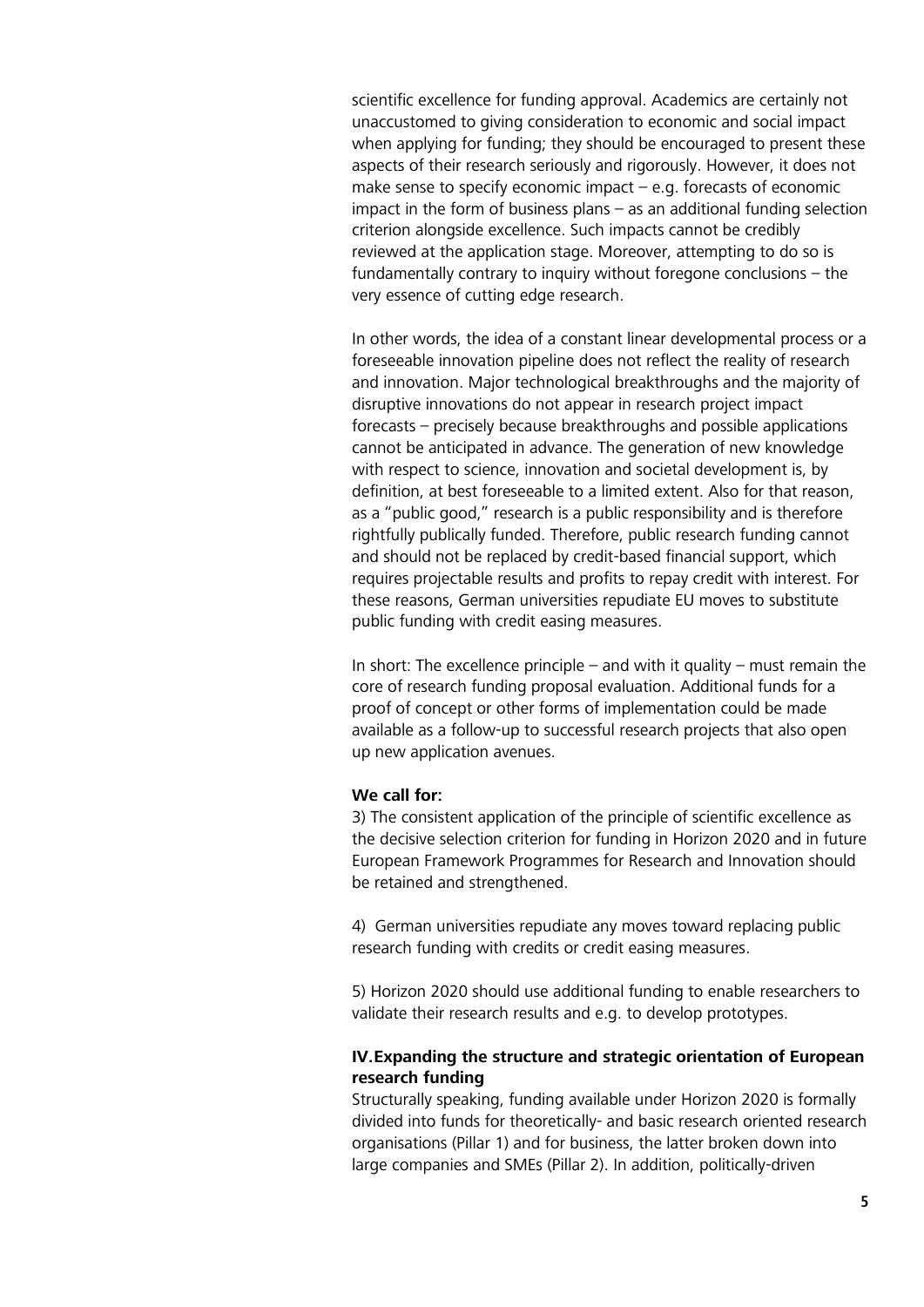outcome oriented approaches aimed at solving societal challenges are funded (Pillar 3). However, a closer look at the structure reveals a series of problem areas that reduce the effectiveness of Horizon 2020.

German universities see their potential field of activities in all three Horizon 2020 Pillars; co-operation with business and society, technology transfer and funding of spin-offs and start-ups all belong to their raison d'etre. A large proportion of successful German start-ups can be traced back to university spin-offs. However, to date the innovation potential of universities is under-explored and underexploited – for two main reasons: First, the second Pillar (**"Industrial Leadership"**) has concentrated too heavily on existing industries. Secondly, disruptive innovations focused on creating new markets can best be developed in trust-based collaborations – projects, networks and clusters – between universities and businesses on equal footing. However, universities often find themselves in the role of "junior partner" precisely in Pillar 2.

The lengthy, inconsistent and only partly transparent processes for designing European funding programmes (**programming process**) is also problematic for German universities. Universities are doubtful that the established process is still appropriate in a global economy which is developing ever more dynamically, with ever shorter innovation cycles. At present, the expertise and thematic foci of universities can only be integrated into this process – and hence into funding programmes – to a limited extent. Therefore, building on already established Horizon 2020 practices, HRK proposes that future calls should be limited to thematic guidelines.<sup>3</sup> It should be left to researchers from academia and industry representatives to decide which priorities they would set within the context of these thematic guidelines, and how they would describe the potential economic and/or social effects in their application. The European Research Council (ERC) has demonstrated that reviewers are capable of recognising and selecting the best projects in open calls. Moreover, the few genuinely open-themed funding lines in Horizon 2020, such as Future and Emerging Technologies (FET-Open), are the most oversubscribed because there are too few funding options of this kind in Europe.

EU research funding should concentrate on collaborative projects and other forms of fixed-term collaborations that have been successful in a competitive process. New scientific findings and innovations need **free competition between different approaches and ideas**. Increasingly, however, EU funding policy is focusing on large and long-term collaborations that aim at bringing all relevant stakeholders under one umbrella – under which they are supposed to reach an agreement on a joint research agenda. It would be detrimental to Europe if such platforms safeguarded the status quo like a cartel, instead of promoting new ideas that could challenge established scientific theories or

 3 In future there should be a discussion on formulating indicators which prove the necessary leeway for researchers in the framework of thematically oriented research.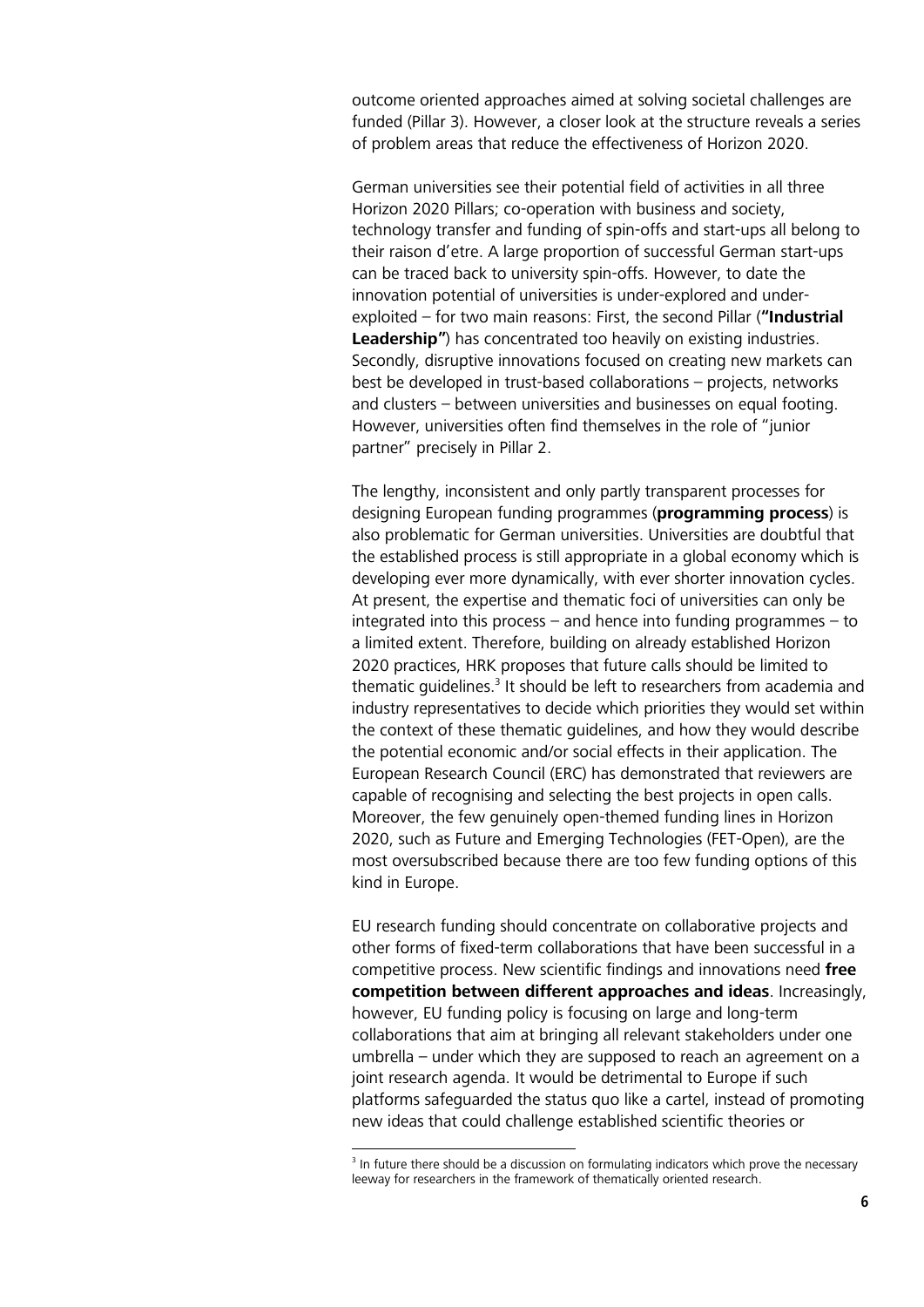business models. Consideration should therefore be given to whether, e.g., the European Institute of Innovation and Technology (EIT), the FET Flagships, the Joint Technology Initiatives (JTI) and Contractual Public-Private Partnerships (cPPP) actually promote fruitful competition and whether funding can still be accessed by excellent players outside institutionalised networks.

It is certainly appropriate that the European Union invests a significant portion of the Horizon 2020 budget to addressing the so-called major **societal challenges**. However, despite the initial description of European and global political situation contained in the introduction and summary, the challenges formulated in Horizon 2020 concentrate too strongly on the further development of technological solutions. To date, **social sciences** and the **humanities** appear to be viewed essentially as auxiliary – "supporting" – disciplines that are supposed to design business models or promote social acceptance of new technologies. This does not do them justice. When defining societal challenges in the future, greater account should therefore be taken of the perspectives and analytical strengths of social sciences and the humanities than in the past. Particularly in the area of migration, Europe will only be able to provide long-term solutions if the problems in migrants' countries and regions of origin are also addressed. The sustainable development goals formulated by the United Nations (Sustainable Development Goals 2030) represent globally agreed priority goals that go significantly beyond the societal challenges formulated thus far for Horizon 2020. Despite the welcome increase in the EU budget for migration research from 2017 onwards initiated by the EU-Commission, the fact remains that the so-called societal challenge "Europe in a changing world: Inclusive, innovative and reflective societies" is far from adequately equipped to deal with the enormous challenges the EU faces.

Furthermore, it should be noted that the goal of the European Framework Programme defined in the Lisbon Treaty – to promote the European Research Area – has to date not led to a coordinated and transparent range of related funding measures from the EU. Instead, the Framework Programme has continuously added various new instruments over the years. A large number of funding lines deal with overlapping topics in very different structures and forms of cooperation. Only a limited number of experts are in the position to gauge the opportunities of Horizon 2020 in its diversity. Only very few institutions (not including universities, as a general rule) have the resources to integrate their excellent scientists into the networks of the various platforms. Irrespective of their outcomes, the multitude of different funding forms should therefore be reviewed and reduced.

#### **We call for:**

6) The programming processes for EU funding should be restructured in favour of funding for open topic calls.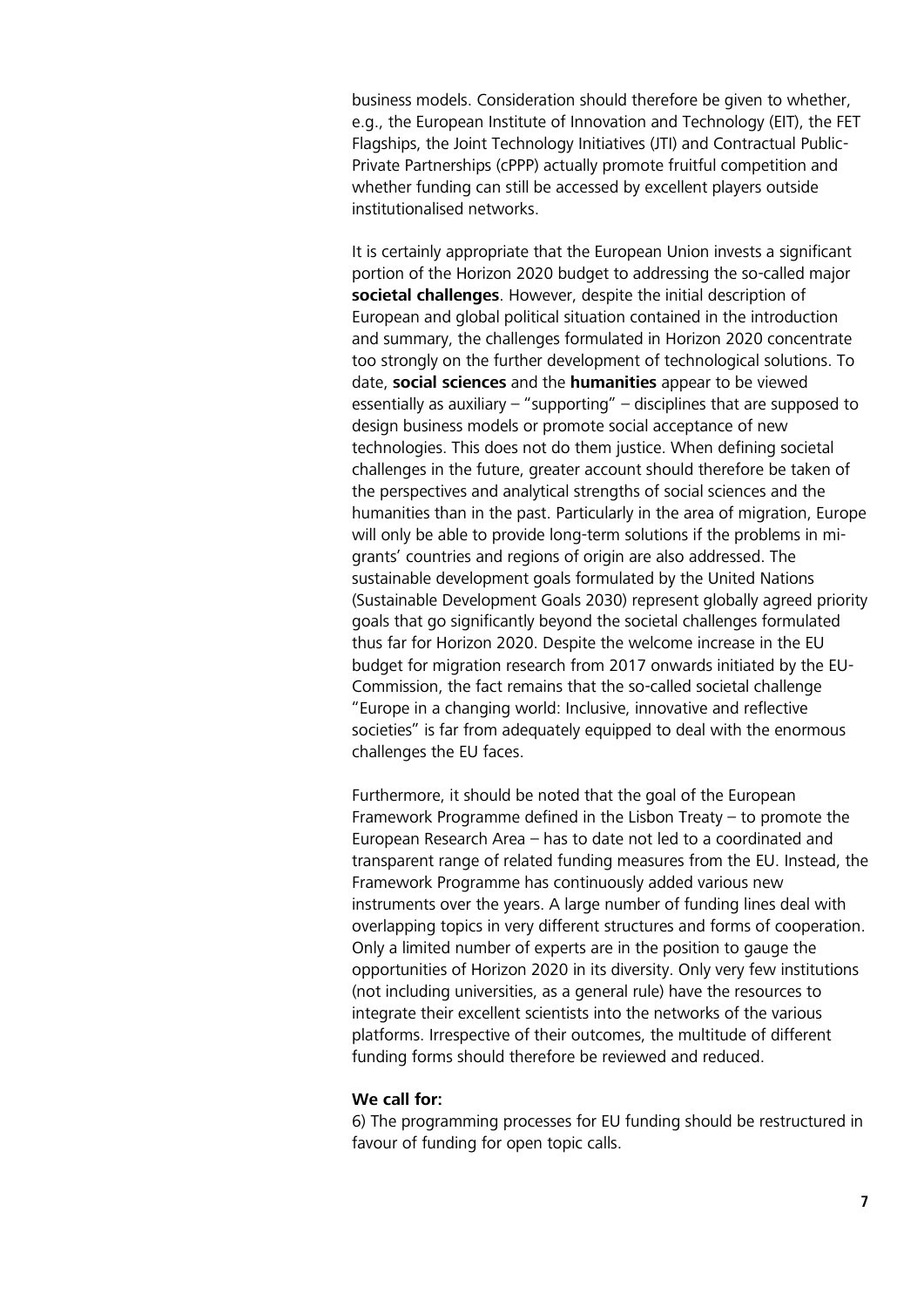7) The design of these instruments – in particular in Industrial Leadership and Societal Challenges – should provide stronger support for creative and productive "out of the box" thinking by re-searchers in academia and enterprises.

8) In future, more consideration should be given to the perspectives and analytical strengths of the humanities and social sciences when defining the societal challenges. Significantly more research funding should be made available for the political challenges that endanger the development of the European Union.

9) Aligning the societal challenges in Horizon 2020 with the United Nations' sustainable development goals (UN-SDG 2030) should, if feasible, occur as early as the 2018-2020 work programme.

10) In future there should be fewer, better coordinated, instruments instead of additional new funding lines in EU research funding.

#### <span id="page-7-0"></span>**V. Conclusions: Towards a European Education, Research and Innovation Union**

European universities play a pivotal role in the knowledge economy of the future that the EU aims to create through the strategy of the Innovation Union and the Framework Programme for Research and Innovation. They educate the economic, political and cultural elite of the  $EU$  – not to mention also the majority of the technical experts – who are to implement the EU's innovation policy goals. Beyond this, universities are also "treasure chests" of European culture, making major contributions to the political cohesion of the European community of nations and societies. This function is often forgotten in the innovation debate, but it has become more important than ever in the current crisis.

In fact, universities – many of them leading global institutions - embody the knowledge triangle. Their significance is far from appropriately reflected to date in the practically non-existent, erratic, policies of the EU toward them. This is in part an expression of the different lines of responsibility for research, education, innovation and culture within the member states, between the member states and the EU, and within the EU itself. The Lisbon Treaty has given the European Commission special powers and tasks vis-à-vis structuring of the European Research Area and the Common Market. It has a considerable budget for the funding of research and innovation. However, the Commission has not been granted any authority in the area of education. Above all, however, the emphasis placed by the Commission on economic issues has contributed to a political vocabulary that avoids the term "universities". EU universities are confronted with modernisation theories that largely reduce their responsibilities to supporting business creation and providing training for an extensive list of employment skills that move in and out of focus, depending on the political and economic situation.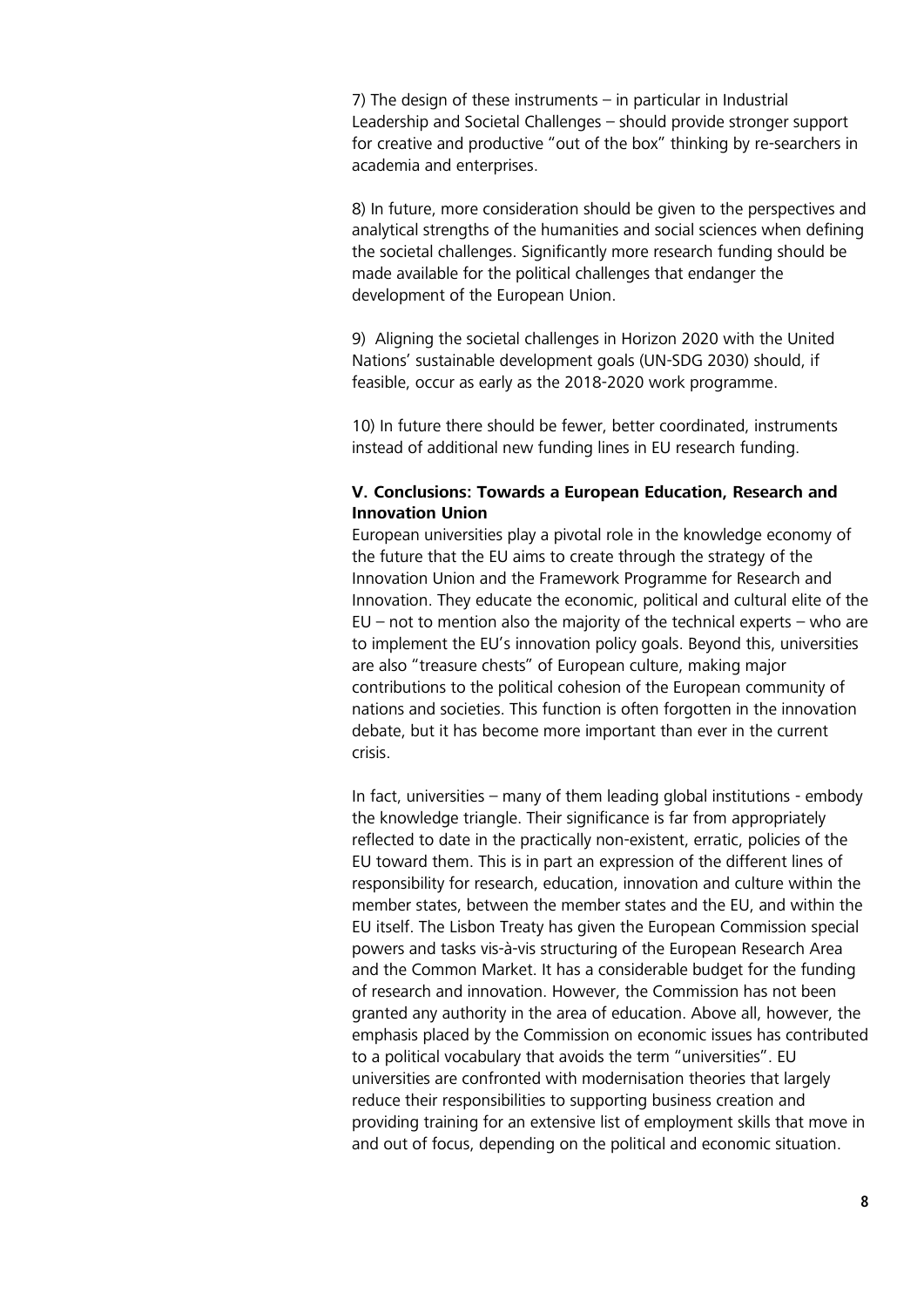Recently, however, two studies undertaken on behalf of Commission President Juncker and the Directorate-General for Research have shifted the focus, emphasising the significance of universities for Europe's future.<sup>4</sup> In particular, in his study, Robert Madelin  $-$  in his capacity as former Director-General of the EU Commission – proposed an initiative by the President of the EU Commission emphasizing the importance of universities as "research hubs" for the entire innovation eco-system. He states that EU will only succeed politically to provide the required strengthening of and support to universities, if the EU-Commission assumes a leading role as moderator and coach for a long-term initiative that can only be successful if grounded in a political balance of interests within the framework of the EU's subsidiarity concept. According to Madelin, standardisation and regulation cannot be the focus of such an initiative. Rather, he claims, the Commission must prove its ability to successfully implement cross-policy projects that simultaneously involve and affect a range of decision-making levels – the EU, the member states and often the regions, e.g. in Germany, the Federal states. $5$ 

German universities believe that this approach constitutes a fruitful impetus for a much-needed discussion in Europe about how the innovation system can be further developed via a holistic view of the role of universities in the knowledge triangle and in culture. Institutional and constitutional aspects must not impede this long-term and holistic perspective, nor lead to political fragmentation of this crucial European institution. The role, effectiveness and potential of universities extend far beyond "growth and jobs", making a sustained contribution to social cohesion in Europe.

Europe is searching for new goals. The creation of a European Education, Research and Innovation Union – grounded in strong universities and forming the basis for a vigorous, innovative and culturally diverse Europe – could and should be one of these goals.

1

<sup>4</sup> Robert Madelin and David Ringrose (ed.), Opportunity Now: Europe's Mission to Innovate, July 2016; [http://www.ewi-](http://www.ewi-vlaanderen.be/sites/default/files/europes_mission_to_innovate.pdf)

[vlaanderen.be/sites/default/files/europes\\_mission\\_to\\_innovate.pdf;](http://www.ewi-vlaanderen.be/sites/default/files/europes_mission_to_innovate.pdf) The Knowledge Future: Intelligent Policy Choices for Europe 2015, Report of an expert group on Foresight on Key Long-term Transformations of European systems: Research, Innovation and Higher Education (KT 2050), Brussels 2015:

[https://ec.europa.eu/research/foresight/pdf/knowledge\\_future\\_2050.pdf](https://ec.europa.eu/research/foresight/pdf/knowledge_future_2050.pdf)

<sup>5</sup> Robert Madelin and David Ringrose (ed.), ibid., p. 85-89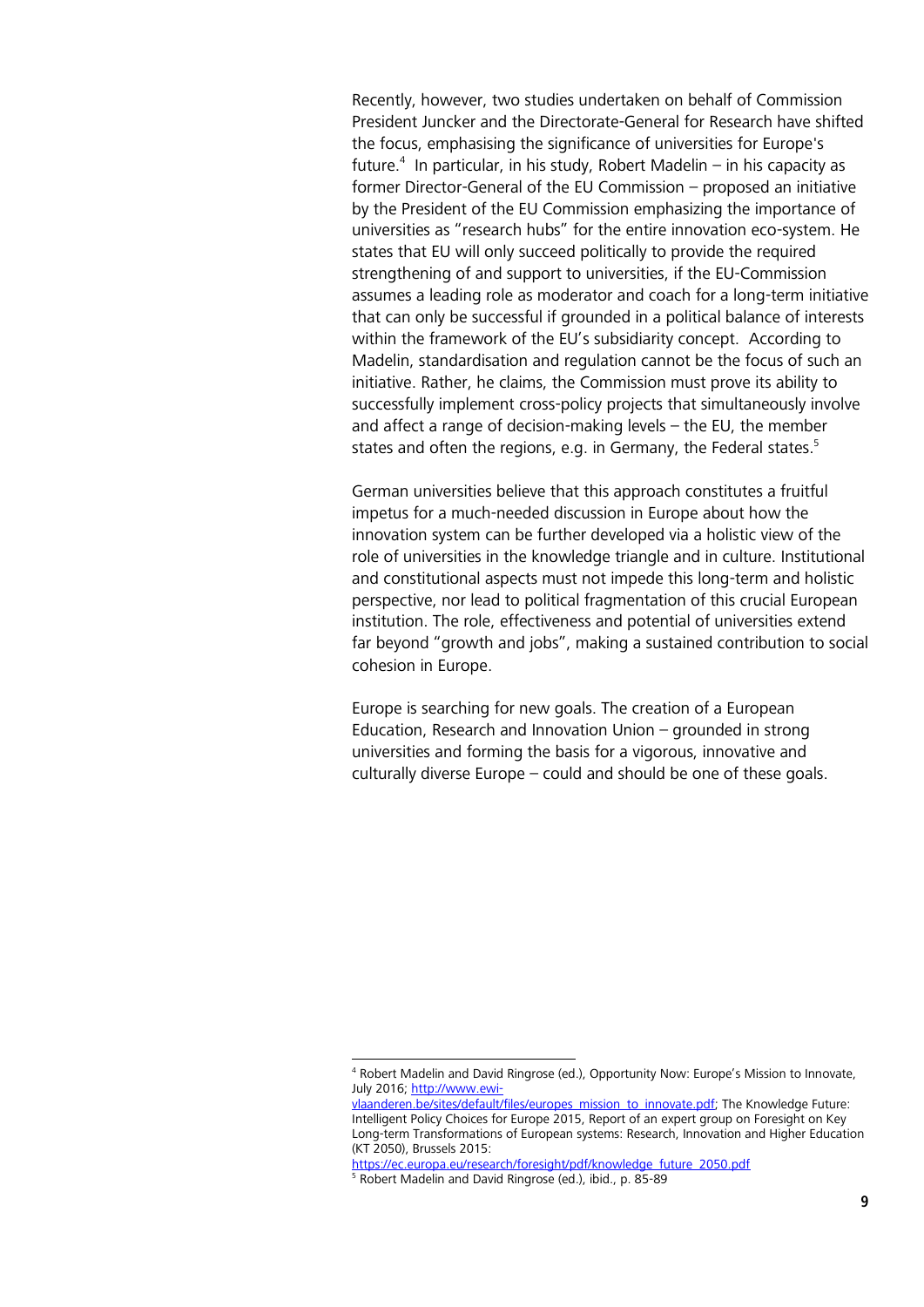*Attachment:*

*Position Paper of the BAK - National Working Group (Bundesarbeitskreis) of EU Funding Advisors at German Universities and Universities of Applied Sciences (Version 10/2016)*



## **Administrative issues to be considered in the Interim Evaluation of HORIZON 2020**

Two key objectives for the implementation of Horizon 2020 were to reduce the administrative burden of all participants and to lower the error rates in financial reporting. The simplification measures introduced include the reduction of funding rates, the single flat rate for indirect costs, the eligibility of value added tax for certain participants, fewer audits, simplified timesheets and revised accounting rules for internal invoices, personnel costs and equipment costs.

Especially the standard funding rates, the flat rate for indirect costs and the eligibility of VAT represent major improvements and contribute significantly to speeding up and simplifying administrative processes of the projects and proposals. However, some of the new reporting rules require modifications in order to contribute to simplification:

### **I. Cost reporting and eligible expenses for direct personnel costs (Article 6.2.A MGA)**

We highly welcome the additional option for the personnel cost reimbursement in the new version of the General Model Grant Agreement (H2020 General MGA — Multi, Version 3.0 20/07/2016) which allows participants to choose whether to calculate their personnel costs based on the last closed financial year or based on monthly actual costs. Being able to use actual personnel costs is a significant improvement and helps institutions to report real costs. The retroactive application of these new rules to all running H2020 projects is a best-practice example of the Commission's simplification efforts.

Although these measures are in favour of the beneficiaries, they do not necessarily lead to the desired simplification for all institutions:

 Each beneficiary can choose only one option (calculation per full financial year or per month) for each full financial year, which then applies to all projects for the financial year. During the lifetime of projects, reporting periods typically fall into different financial years. Because only one option per participant per financial year can be chosen, changing from one option to another is not possible for most participants. **In practice, there will be no enhanced flexibility**.

 Although the calculation of the hourly rate per month helps institutions to report real costs incurred, it also causes additional effort for data collection and calculation for institutions with usual accounting practices not based on monthly hourly rates. They have to implement additional measures in order to use the option per month. In addition institutions using real/individual annual productive hours instead of a fixed number of hours (1720) or standard annual productive hours are forced to change their usual accounting principles in order to comply with this option.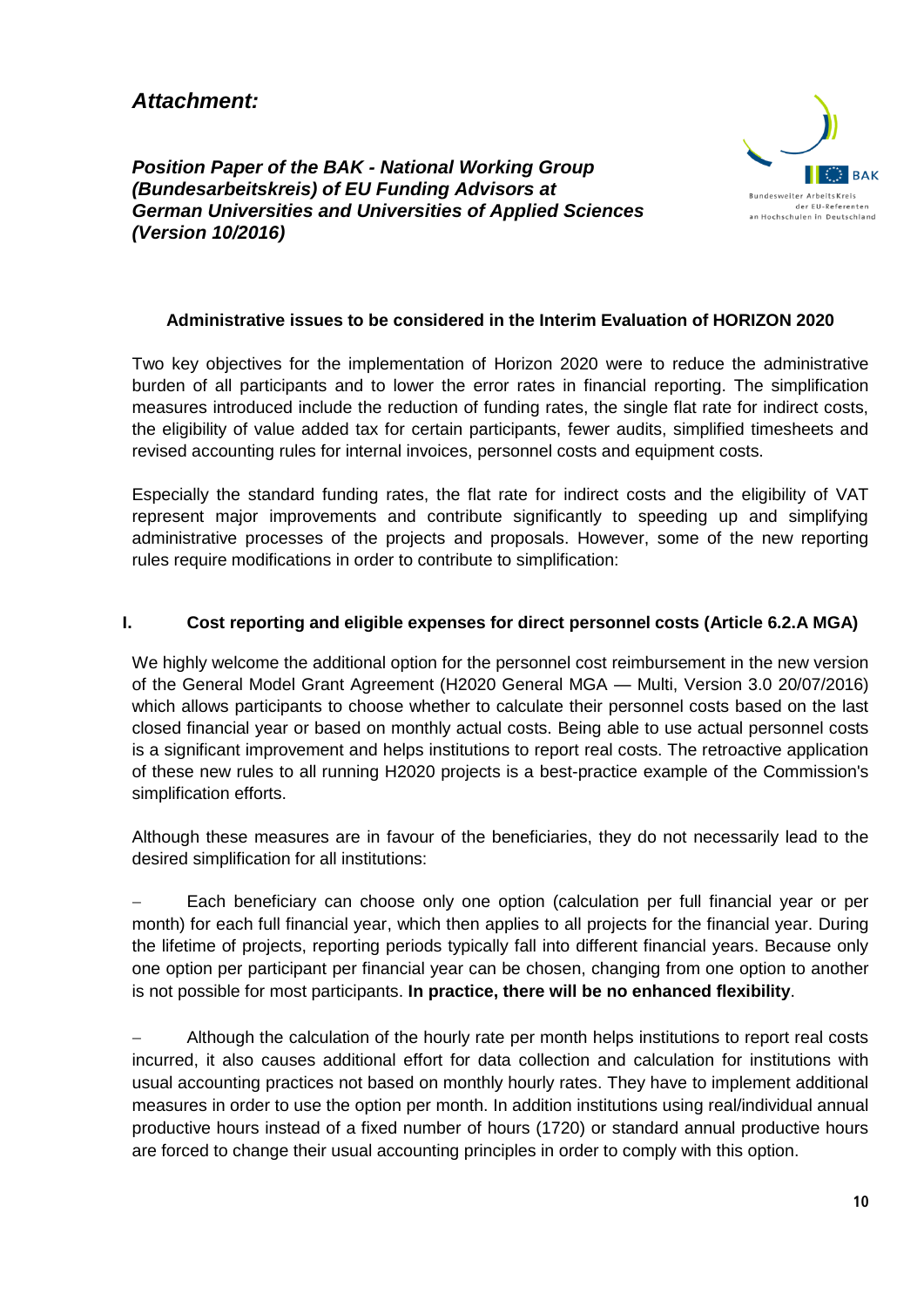## **Audit procedures become more and more complex and require much more efforts if multiple hourly rates have to be reviewed.**

 Not being able to make adjustments to personnel costs will result in differences between the costs incurred and the costs reported in H2020 projects. The reasons for these differences are salary increases and payments made only in the following year like payments to the Employer's Liability Insurance Association.

## **Conclusion:**

The following changes to MGA Art. 6.2.A "*Direct personnel costs*" would lead to noticeable simplification for all H2020 participants:

1) A further option 3 should be introduced which **allows participants to account for actual personnel costs based on a single hourly rate calculated for the whole reporting period**. For calculating this hourly rate it should be possible to choose between the options i), ii) and iii) for the "number of annual productive hours":

{actual personnel cost (excluding additional remuneration) for the person for the reporting period}

## divided by

## {number of actual productive hours for the reporting period}

This would be the best way to **keep the number of different hourly rates that have to be calculated manageable**. Introducing this third option would also prevent additional administration and management burdens for participants and auditors.

2) In order to ensure the full reimbursement of personnel costs, in line with the normal accounting practices of each beneficiary, **adjustments to personnel costs should be reintroduced**.

## **II. Cost reporting and eligible expenses for durable equipment (AGA explanation for Article 6.2. D.2 MGA)**

The wording of the MGA Article 6.2.D.2 reads "The depreciation costs of equipment, infrastructure or other assets […] as recorded in the beneficiary's accounts are eligible, if they were purchased in accordance with Article 10.1.1 and written off in accordance with international accounting standards and the beneficiary's usual accounting practices. […] The only portion of the costs that will be taken into account is that which corresponds to the duration of the action and rate of actual use for the purposes of the action." (p.23).This implies the same rules for charging equipment costs to projects in H2020 as in FP7. In the October 2015 version of the Annotated Model Grant Agreement (AGA), new annotations introduce the concept of equipment's "full capacity" as "the number of productive hours/days/months corresponding to the full potential use of the equipment". The AGA goes on to explain that only the share of the equipment's full capacity actually used for the action can be charged to the project, indicating that time during which equipment is usable but not used may not be charged to the project.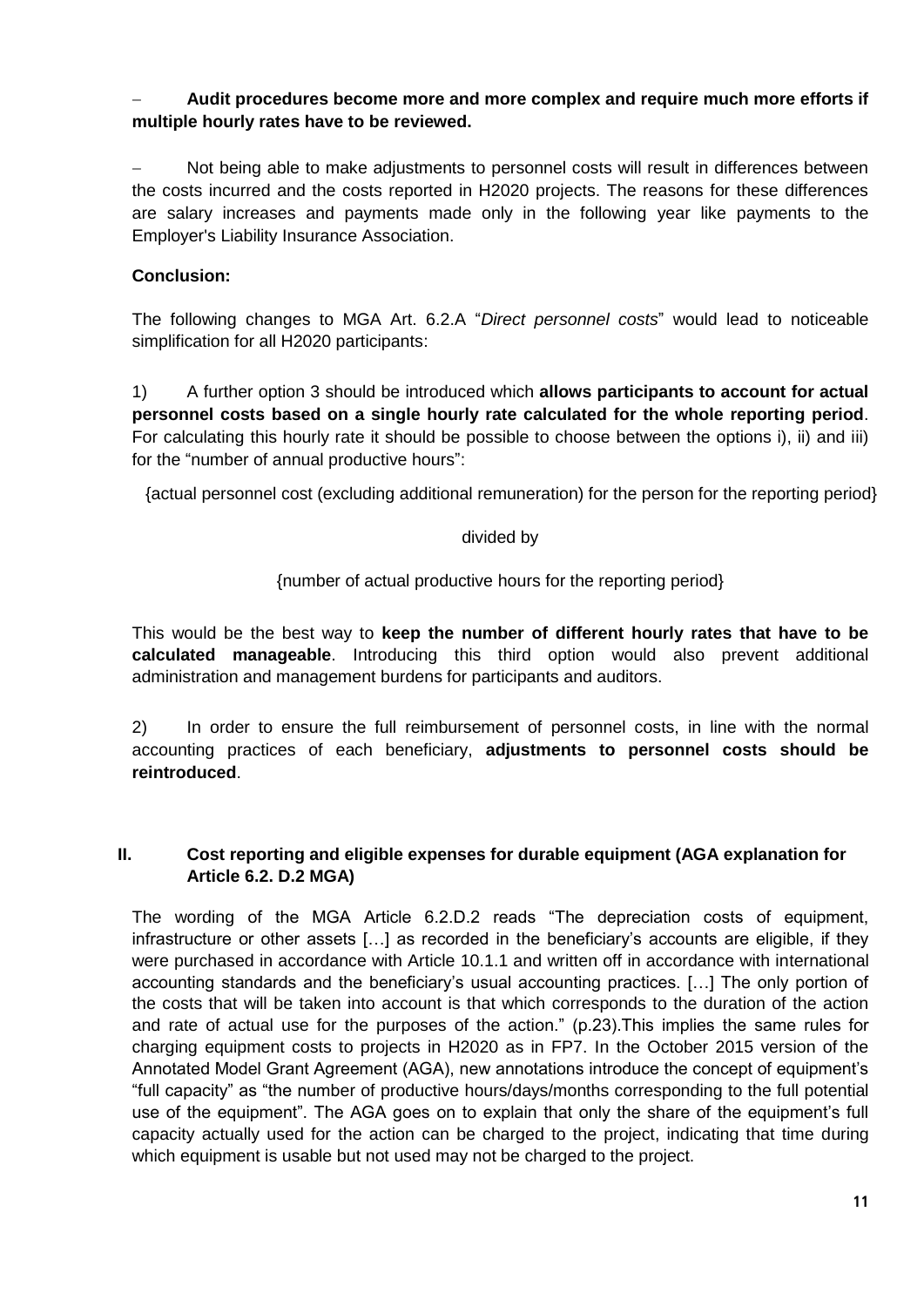This leads to two major problems:

 For **large equipment and infrastructure**, time records of equipment usage and/or log books are common practice, so that most beneficiaries can meet the documentation requirements in line with FP7-rules within their usual practices. Even in these well-documented cases, the AGA suggests that for each piece of equipment, a beneficiary will need to define in an auditable manner the full capacity of each piece of equipment, taking into account possible "constraints" such as opening hours of the building, working hours of support staff, or time for maintenance and repair. As these requirements are not in line with the common practice of most beneficiaries, they will **drastically increase the amount of justification work** necessary to reliably charge equipment costs to a project. Many beneficiaries would need to change their usual accounting practices and add layers of administration in order to meet the requirements.

Depending on the definition of full capacity, equipment costs chargeable to a H2020 project may decrease substantially, undermining the financial feasibility of purchasing scientifically necessary equipment. The amount of paperwork necessary to support equipment cost claims can be expected to lead to more mistakes and rising uncertainty.

 For **small equipment**, the effort involved in meeting the AGA requirements is highly disproportionate to the monetary costs. In some Member States, notably Germany, according to existing legal and tax regulations, all purchases above 410 EUR are considered equipment. They are therefore inventoried, and only their depreciation costs can be charged to a project. Such purchases include e.g. all IT hardware, software, and many minor pieces of laboratory items for which time recording, log books etc. is neither meaningful nor realistic. Beneficiaries in countries with such rigorous rules will no longer be able to charge equipment expenses to H2020 projects, to the detriment of their researchers.

# **Conclusion:**

1) The most straightforward solution is to **remove any reference to "full capacity" in the AGA**. As in FP7, equipment costs should be eligible in accordance with the depreciation rules of the beneficiary.

2) Due to the highly specialized and unique instrumentation required in ERC and FET projects, the default option for grant agreements in these projects should read: "*If foreseen in the work programme, the cost of purchasing equipment, infrastructure or other assets […] are eligible if […] purchased in accordance with Article 10.1.1.*" [emphasis added]. This option listed in the MGA should always be a negotiation option.

# **III. Costs for internal invoices (AGA explanation for Article 6.2.D MGA other goods and services)**

Universities provide a range of internal services to their researchers. These services add scientific value to research projects and cover services ranging from access to large research equipment and its trained support staff, to analytical services, research materials (including animals) and data, to training and consultancy. Researchers thus gain access to state-of-the art technology and cost-intensive research infrastructure. According to the needs of each project, the costs of such services can be directly attributed to projects via internal invoices.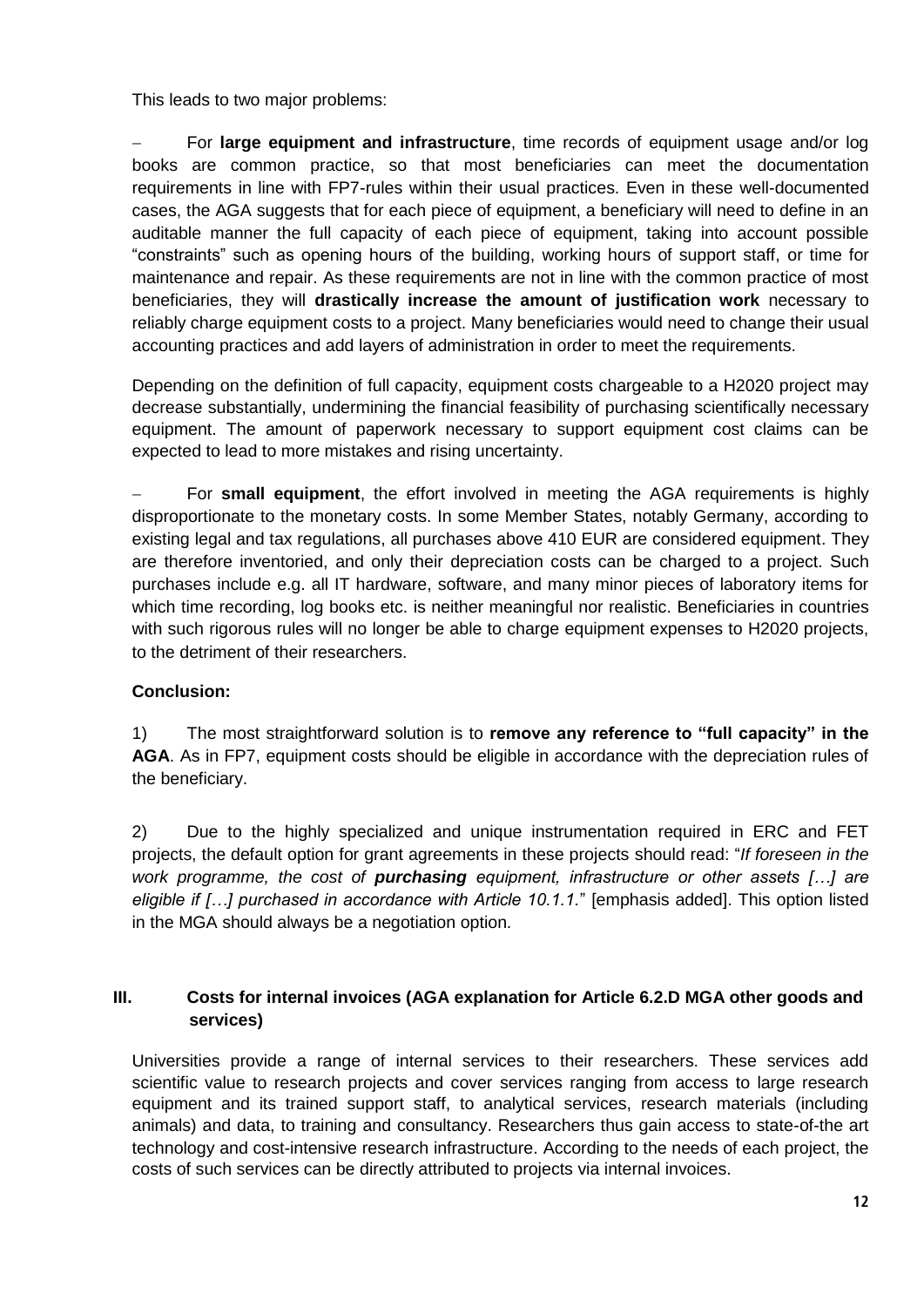In FP7, internal invoices were chargeable to projects as eligible direct costs. In H2020, the AGA introduces novel specifications for direct costs: If they have not been fully caused by the action, they need to be "costs that have been caused in full by the activities of several actions (projects), the attribution of which to a single action can, and has been, directly measured (i.e. not attributed indirectly via an allocation key, a cost driver or a proxy)."

For internal invoices, the AGA requires that each cost category invoiced (e.g. consumables, equipment and personnel costs) has to be declared separately, under the corresponding budget category. It further specifies that costs need to be established according to the same method as all other direct costs. Personnel costs for instance need to be corroborated by time sheets and the calculation of hourly rates, even if they are minimal for each project.

## **Implementation issues**

As a result of the new definition of direct costs, unit prices invoiced for internal services are no longer eligible costs. This in itself jeopardizes the implementation of H2020 projects which were calculated to include internally invoiced costs, under the assumption that these would be eligible as in FP7.

Internal services can no longer be invoiced following the usual accounting practice of most beneficiaries. To meet the AGA requirements, most **beneficiaries need to develop a separate method for internal invoicing for H2020-funded projects, causing a disproportionate effort, in particular regarding personnel costs**. For example, a technical assistant tending an MRI scanner would have to attribute each scan to a respective project and make a respective note every 15 minutes, assuming the specific project is known. Time records for personnel tending to animals or maintaining large equipment would need to be even more detailed. Such requirements are not economic, and in many cases are also not technically possible.

Under these circumstances, **universities and university medical centers are not able to charge internally invoiced costs to H2020 projects**. Buying services from external companies would significantly raise costs (in some cases by more than 50%), exceeding the H2020 project budget. Externalising services entails further complications: e.g. in clinical studies, patients would need to leave the treating facilities, raising insurance questions. In some cases, it is also not possible to externalise a specific service as it is not available elsewhere.

## **Conclusion:**

1) We fully support the solutions proposed in the January 2016 "Joint statement on the current problem of internal cost allocation (ICA) in Horizon 2020" (position paper of academic & non-commercial research organisations, research councils and regions) and presented to the European Commission on 14 June 2016.

2) **The specifications of the AGA towards internal invoices should be revised**. The costs for internal services are often significant and cannot be covered through indirect costs or as an own contribution. Should the rules of the AGA remain, H2020 projects involving sizable costs for internal services will no longer be feasible at German universities and numerous further beneficiaries.

*This position paper has been developed by the internal working group "Project Management" of the BAK (National Working Group of EU Funding Advisors at German Universities and*